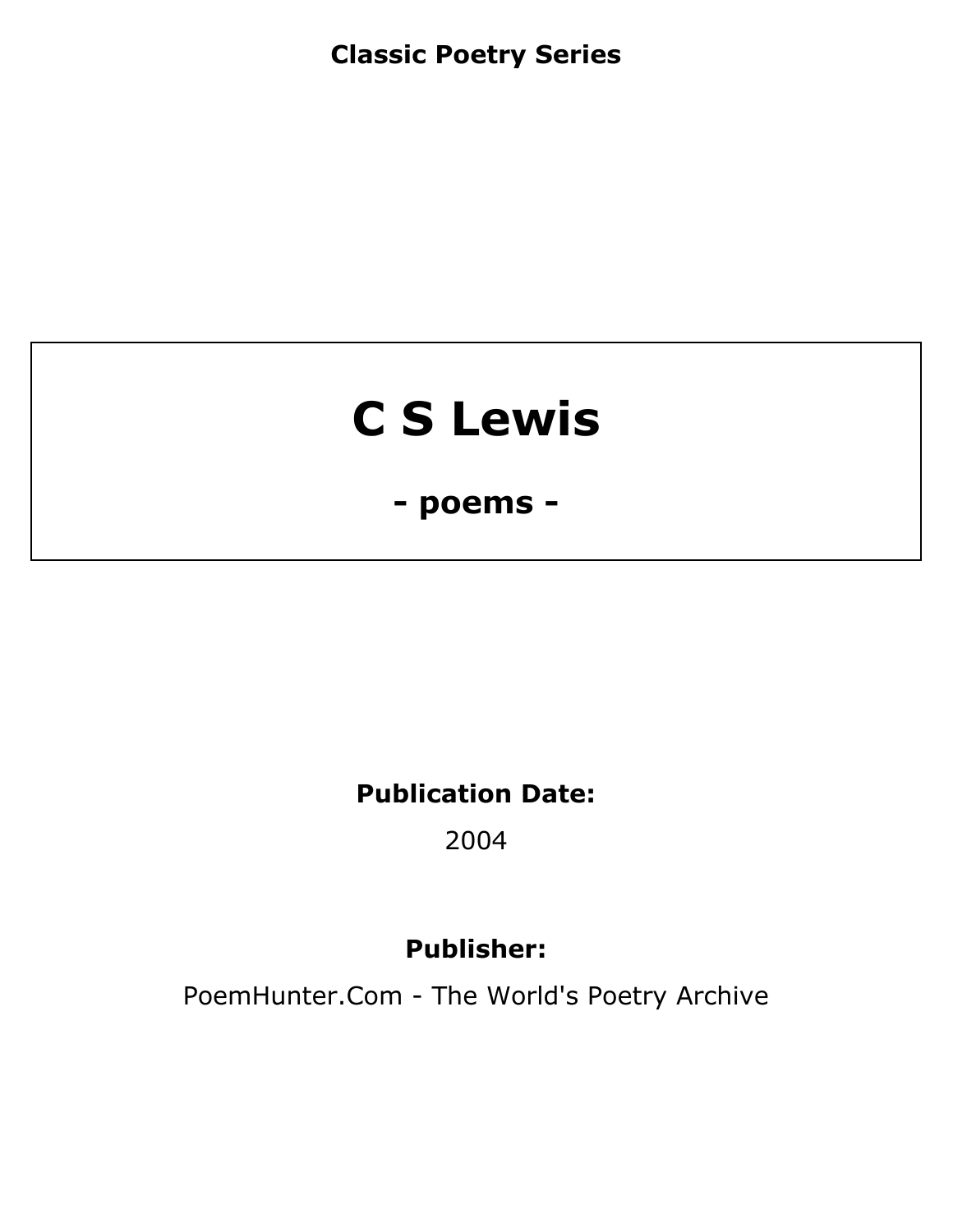### **After Prayers, Lie Cold**

**Arise my body, my small body, we have striven Enough, and He is merciful; we are forgiven. Arise small body, puppet-like and pale, and go, White as the bed-clothes into bed, and cold as snow, Undress with small, cold fingers and put out the light, And be alone, hush'd mortal, in the sacred night, -A meadow whipt flat with the rain, a cup Emptied and clean, a garment washed and folded up, Faded in colour, thinned almost to raggedness By dirt and by the washing of that dirtiness. Be not too quickly warm again. Lie cold; consent To weariness' and pardon's watery element. Drink up the bitter water, breathe the chilly death; Soon enough comes the riot of our blood and breath.**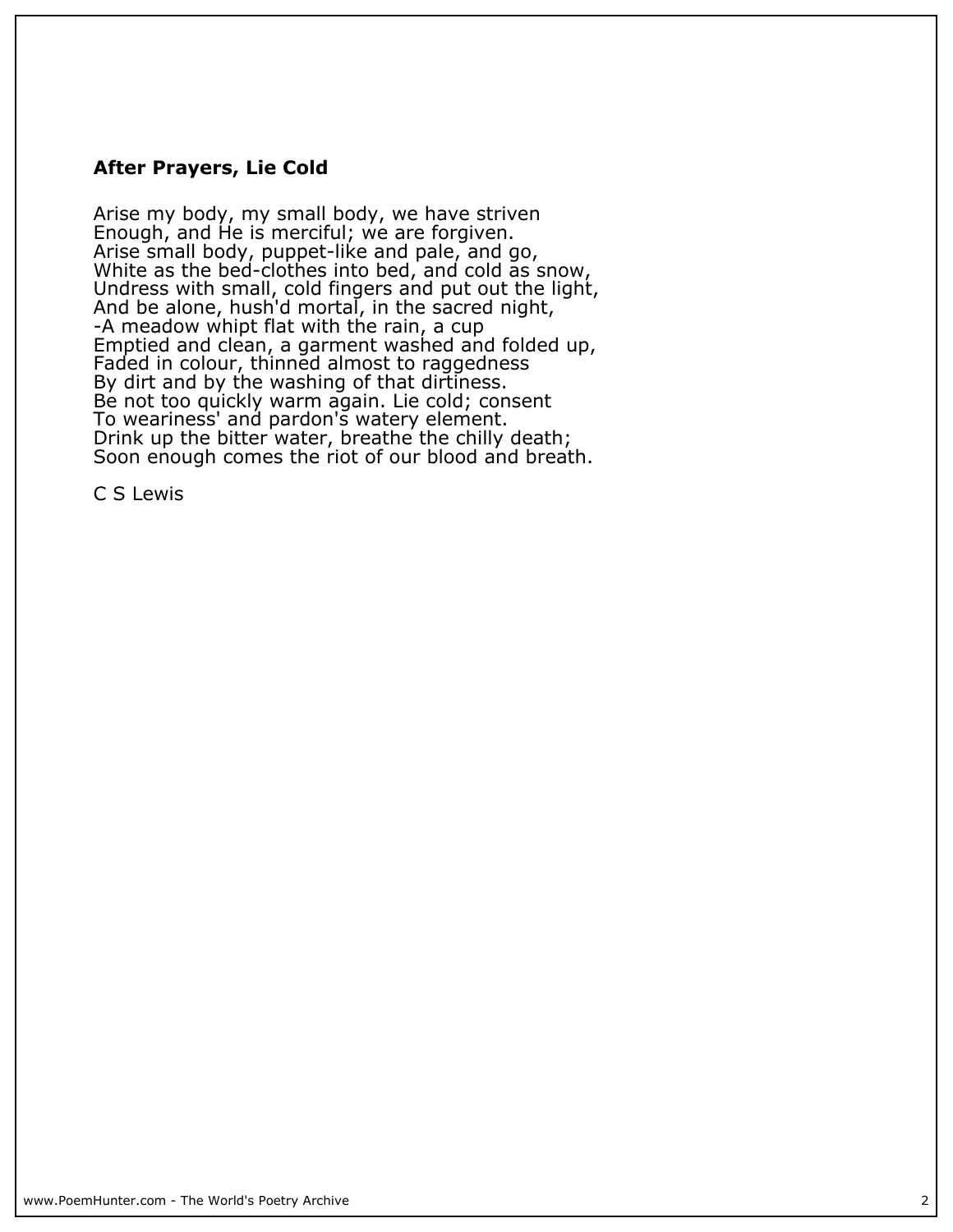# **An Expostulation**

**Against too many writers of science fiction**

**Why did you lure us on like this, Light-year on light-year, through the abyss, Building (as though we cared for size!) Empires that cover galaxies If at the journey's end we find The same old stuff we left behind, Well-worn Tellurian stories of Crooks, spies, conspirators, or love, Whose setting might as well have been The Bronx, Montmartre, or Bedinal Green?**

**Why should I leave this green-floored cell, Roofed with blue air, in which we dwell, Unless, outside its guarded gates, Long, long desired, the Unearthly waits Strangeness that moves us more than fear, Beauty that stabs with tingling spear, Or Wonder, laying on one's heart That finger-tip at which we start As if some thought too swift and shy For reason's grasp had just gone by?**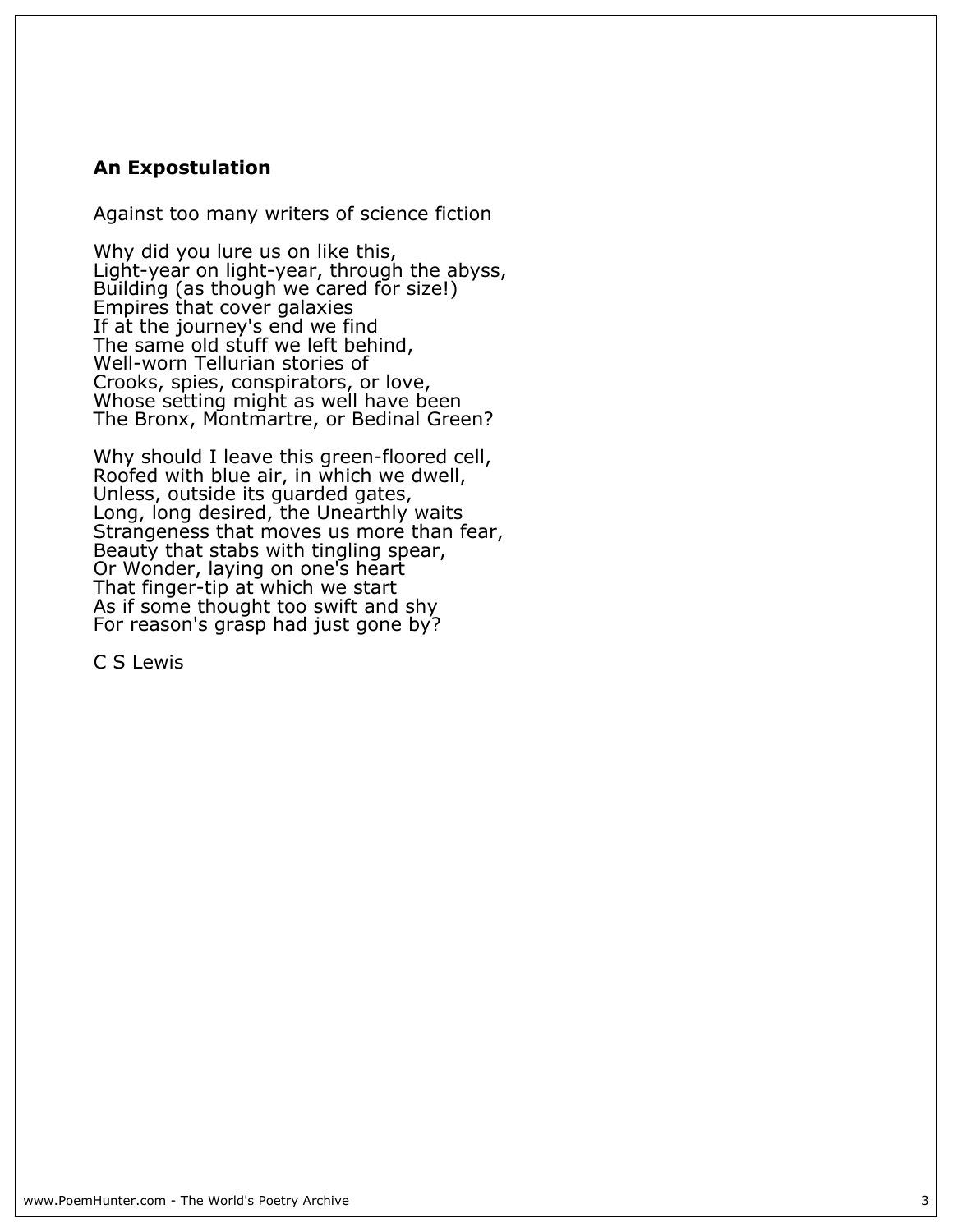#### **As the Ruin Falls**

**All this is flashy rhetoric about loving you. I never had a selfless thought since I was born. I am mercenary and self-seeking through and through: I want God, you, all friends, merely to serve my turn.**

**Peace, re-assurance, pleasure, are the goals I seek, I cannot crawl one inch outside my proper skin: I talk of love --a scholar's parrot may talk Greek-- But, self-imprisoned, always end where I begin.**

**Only that now you have taught me (but how late) my lack. I see the chasm. And everything you are was making My heart into a bridge by which I might get back From exile, and grow man. And now the bridge is breaking.**

**For this I bless you as the ruin falls. The pains You give me are more precious than all other gains.**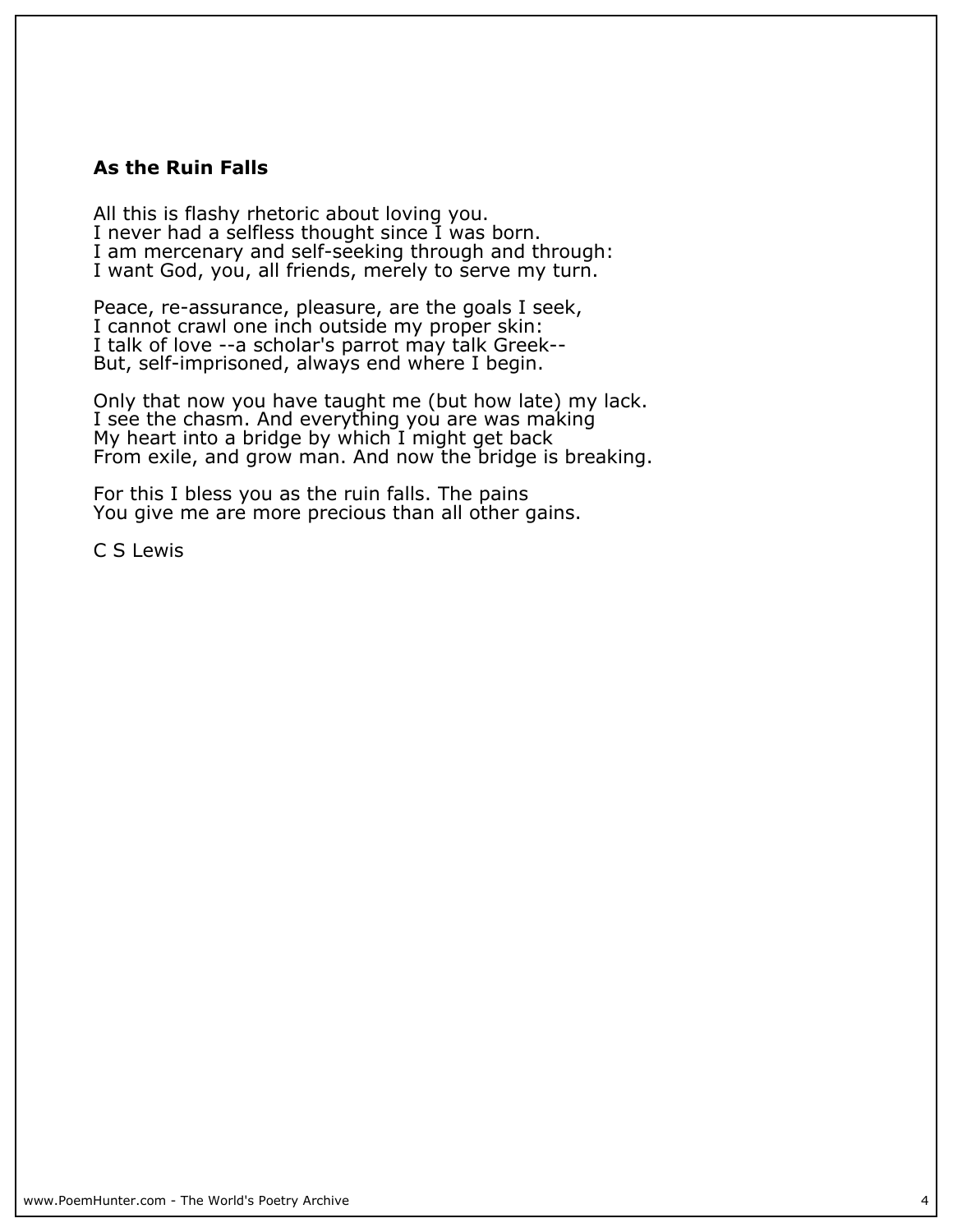### **Cliche Came Out of its Cage**

**1**

**You said 'The world is going back to Paganism'. Oh bright Vision! I saw our dynasty in the bar of the House Spill from their tumblers a libation to the Erinyes, And Leavis with Lord Russell wreathed in flowers, heralded with flutes, Leading white bulls to the cathedral of the solemn Muses To pay where due the glory of their latest theorem. Hestia's fire in every flat, rekindled, burned before The Lardergods. Unmarried daughters with obedient hands Tended it By the hearth the white-armd venerable mother Domum servabat, lanam faciebat. at the hour Of sacrifice their brothers came, silent, corrected, grave Before their elders; on their downy cheeks easily the blush Arose (it is the mark of freemen's children) as they trooped, Gleaming with oil, demurely home from the palaestra or the dance. Walk carefully, do not wake the envy of the happy gods, Shun Hubris. The middle of the road, the middle sort of men, Are best. Aidos surpasses gold. Reverence for the aged Is wholesome as seasonable rain, and for a man to die Defending the city in battle is a harmonious thing. Thus with magistral hand the Puritan Sophrosune Cooled and schooled and tempered our uneasy motions; Heathendom came again, the circumspection and the holy fears ... You said it. Did you mean it? Oh inordinate liar, stop.**

#### **2**

**Or did you mean another kind of heathenry? Think, then, that under heaven-roof the little disc of the earth, Fortified Midgard, lies encircled by the ravening Worm. Over its icy bastions faces of giant and troll Look in, ready to invade it. The Wolf, admittedly, is bound; But the bond wil1 break, the Beast run free. The weary gods, Scarred with old wounds the one-eyed Odin, Tyr who has lost a hand, Will limp to their stations for the Last defence. Make it your hope To be counted worthy on that day to stand beside them; For the end of man is to partake of their defeat and die His second, final death in good company. The stupid, strong Unteachable monsters are certain to be victorious at last, And every man of decent blood is on the losing side. Take as your model the tall women with yellow hair in plaits Who walked back into burning houses to die with men, Or him who as the death spear entered into his vitals Made critical comments on its workmanship and aim. Are these the Pagans you spoke of? Know your betters and crouch, dogs; You that have Vichy water in your veins and worship the event Your goddess History (whom your fathers called the strumpet Fortune).**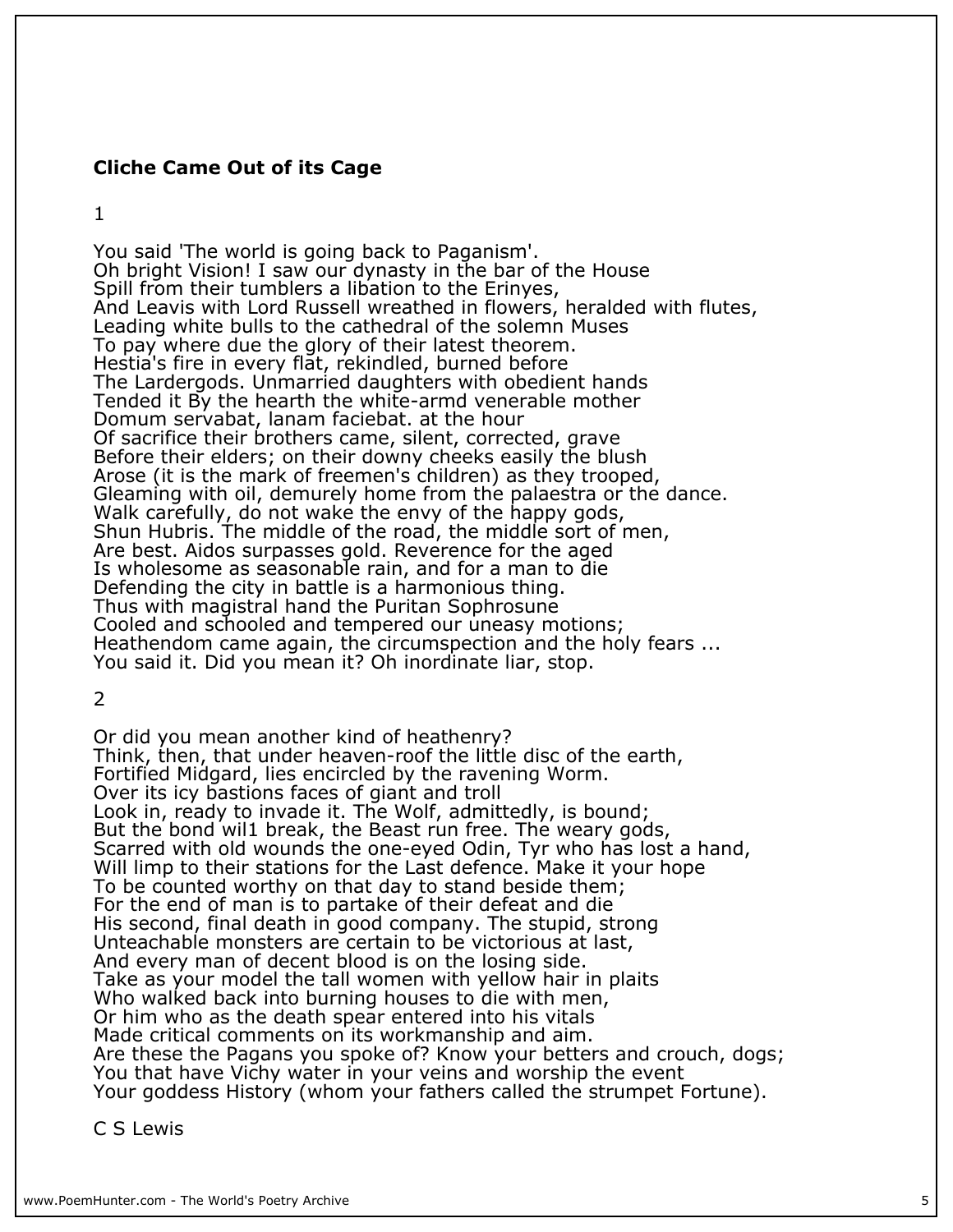#### **Evolutionary Hymn**

**Lead us, Evolution, lead us Up the future's endless stair; Chop us, change us, prod us, weed us. For stagnation is despair: Groping, guessing, yet progressing, Lead us nobody knows where.**

**Wrong or justice, joy or sorrow, In the present what are they while there's always jam-tomorrow, While we tread the onward way? Never knowing where we're going, We can never go astray.**

**To whatever variation Our posterity may turn Hairy, squashy, or crustacean, Bulbous-eyed or square of stern, Tusked or toothless, mild or ruthless, Towards that unknown god we yearn.**

**Ask not if it's god or devil, Brethren, lest your words imply Static norms of good and evil (As in Plato) throned on high; Such scholastic, inelastic, Abstract yardsticks we deny.**

**Far too long have sages vainly Glossed great Nature's simple text; He who runs can read it plainly, 'Goodness = what comes next.' By evolving, Life is solving All the questions we perplexed.**

**Oh then! Value means survival- Value. If our progeny Spreads and spawns and licks each rival, That will prove its deity (Far from pleasant, by our present, Standards, though it may well be).**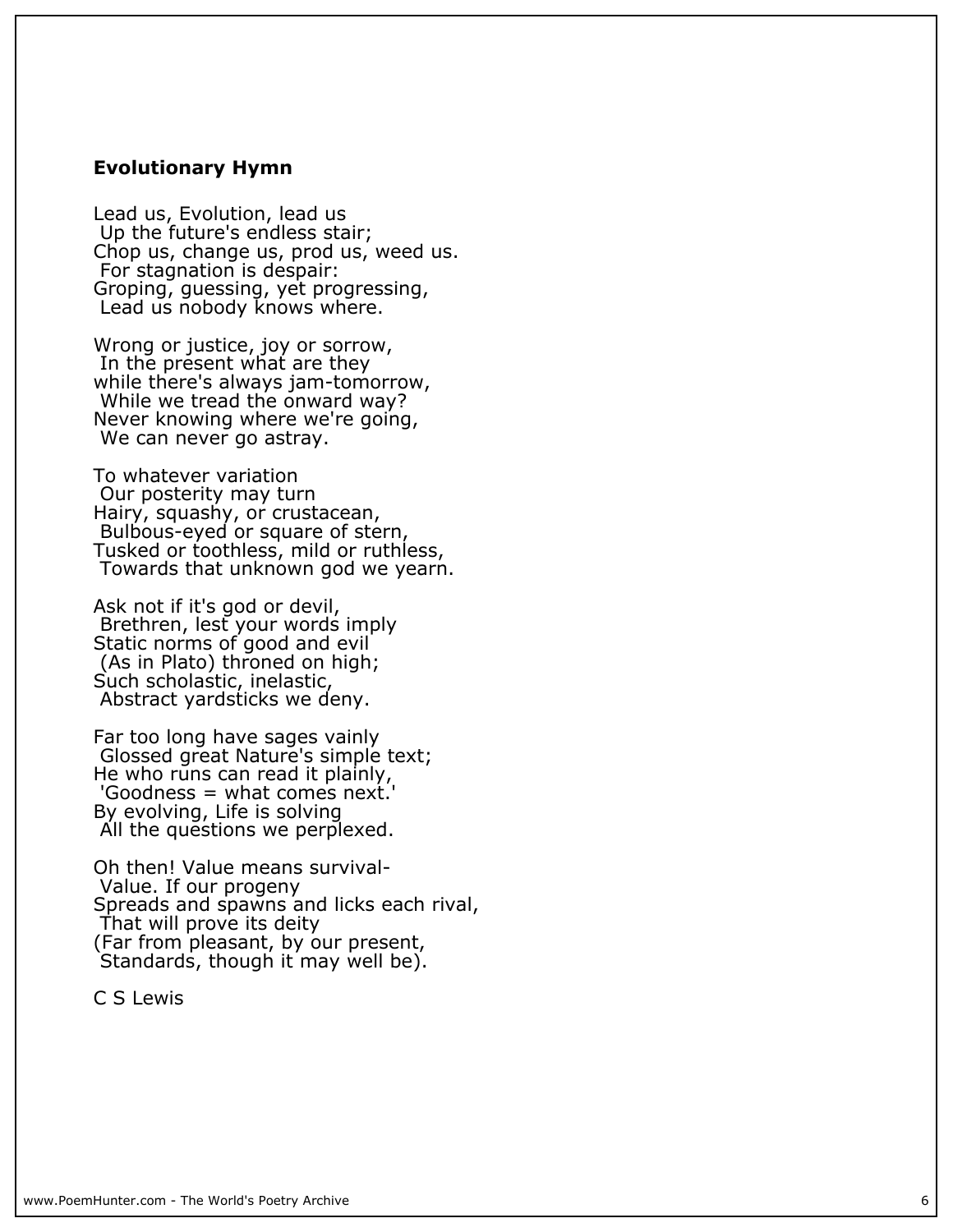#### **On a Vulgar Error**

**No. It's an impudent falsehood. Men did not Invariably think the newer way Prosaic mad, inelegant, or what not.**

**Was the first pointed arch esteemed a blot Upon the church? Did anybody say How modern and how ugly? They did not.**

**Plate-armour, or windows glazed, or verse fire-hot With rhymes from France, or spices from Cathay, Were these at first a horror? They were not.**

**If, then, our present arts, laws, houses, food All set us hankering after yesterday, Need this be only an archaising mood?**

**Why, any man whose purse has been let blood By sharpers, when he finds all drained away Must compare how he stands with how he stood.**

**If a quack doctor's breezy ineptitude Has cost me a leg, must I forget straightway All that I can't do now, all that I could?**

**So, when our guides unanimously decry The backward glance, I think we can guess why.**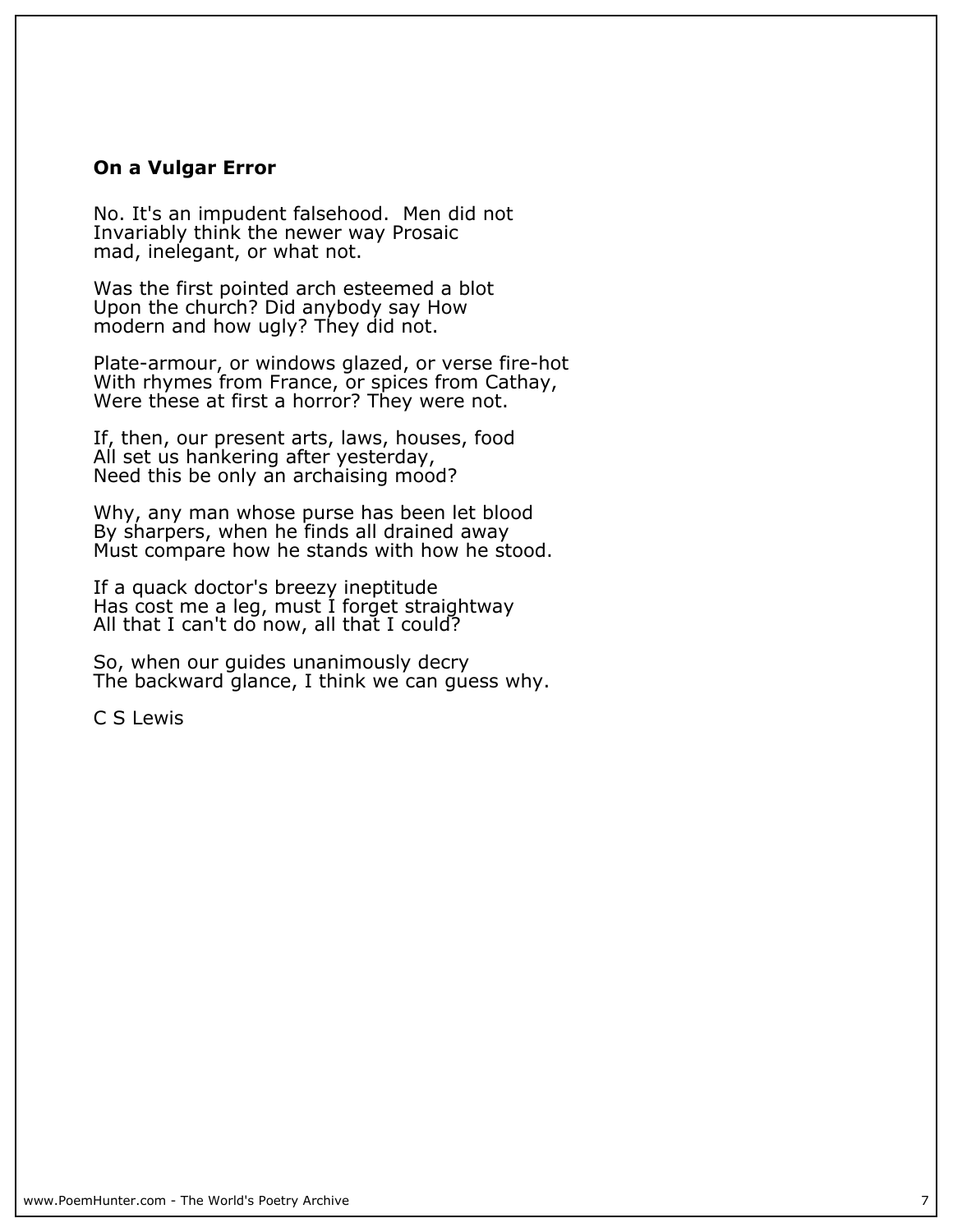#### **On Being Human**

**Angelic minds, they say, by simple intelligence Behold the Forms of nature. They discern Unerringly the Archtypes, all the verities Which mortals lack or indirectly learn. Transparent in primordial truth, unvarying, Pure Earthness and right Stonehood from their clear, High eminence are seen; unveiled, the seminal Huge Principles appear.**

**The Tree-ness of the tree they know-the meaning of Arboreal life, how from earth's salty lap The solar beam uplifts it; all the holiness Enacted by leaves' fall and rising sap;**

**But never an angel knows the knife-edged severance Of sun from shadow where the trees begin, The blessed cool at every pore caressing us -An angel has no skin.**

**They see the Form of Air; but mortals breathing it Drink the whole summer down into the breast. The lavish pinks, the field new-mown, the ravishing Sea-smells, the wood-fire smoke that whispers Rest. The tremor on the rippled pool of memory That from each smell in widening circles goes, The pleasure and the pang --can angels measure it? An angel has no nose.**

**The nourishing of life, and how it flourishes On death, and why, they utterly know; but not The hill-born, earthy spring, the dark cold bilberries. The ripe peach from the southern wall still hot Full-bellied tankards foamy-topped, the delicate Half-lyric lamb, a new loaf's billowy curves, Nor porridge, nor the tingling taste of oranges. —An angel has no nerves.**

**Far richer they! I know the senses' witchery Guards us like air, from heavens too big to see; Imminent death to man that barb'd sublimity And dazzling edge of beauty unsheathed would be. Yet here, within this tiny, charmed interior, This parlour of the brain, their Maker shares With living men some secrets in a privacy Forever ours, not theirs.**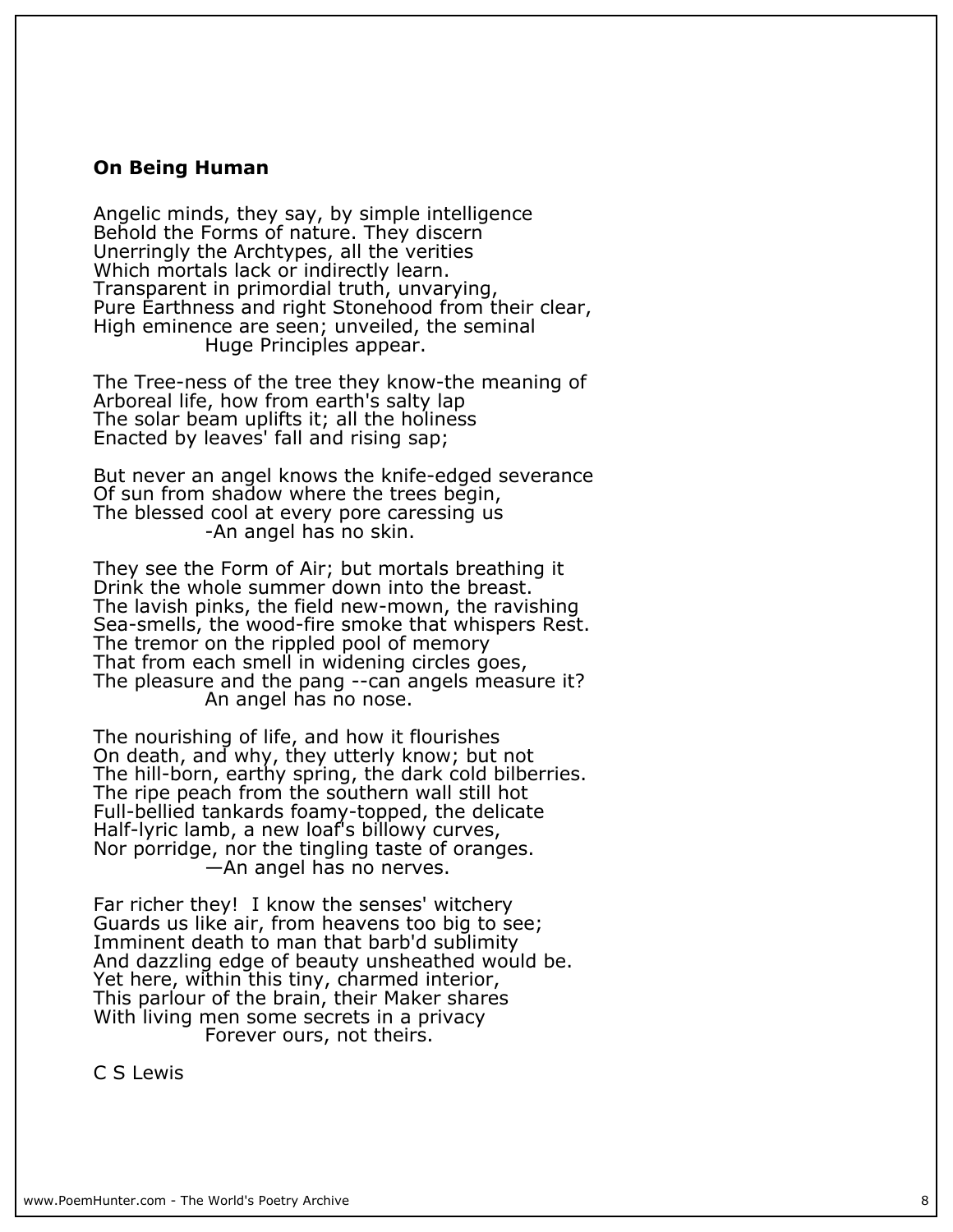### **Prelude to Space**

**An Epithaliamium**

 **So Man, grown vigorous now, Holds himself ripe to breed, Daily devises how To ejaculate his seed And boldly fertilize The black womb of the unconsenting skies.**

 **Some now alive expect (I am told) to see the large, Steel member grow erect,** Turgid with the fierce charge  **Of our whole planet's skill, Courage, wealth, knowledge, concentrated will,**

 **Straining with lust to stamp Our likeness on the abyss- Bombs, gallows, Belsen camp, Pox, polio, Thais' kiss Or Judas, Moloch's fires And Torquemada's (sons resemble sires).**

 **Shall we, when the grim shape Roars upward, dance and sing? Yes: if we honour rape, If we take pride to Ring So bountifully on space The sperm of our long woes, our large disgrace.**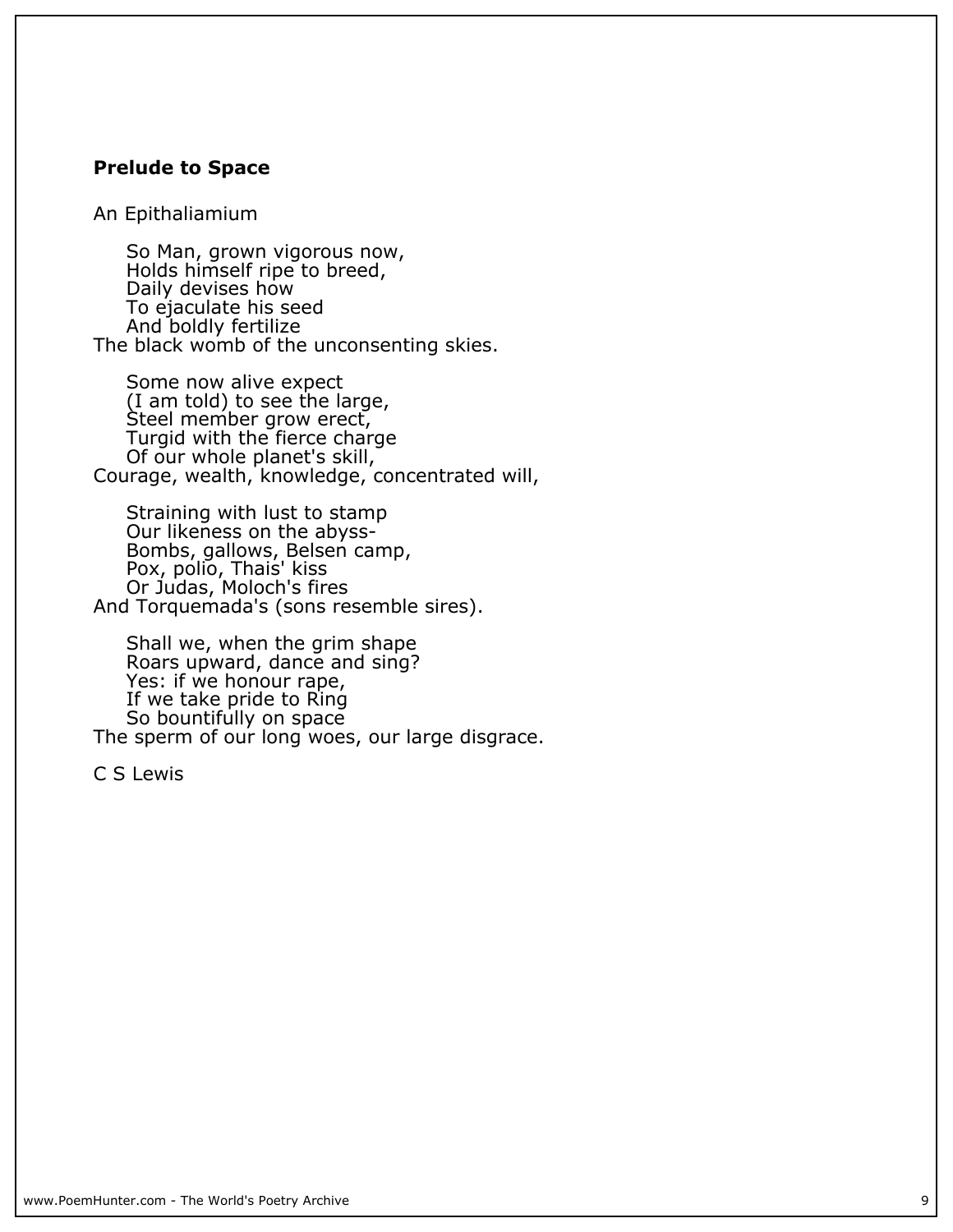#### **Re-adjustment**

**I thought there would be a grave beauty, a sunset splendour** In being the last of one's kind: a topmost moment as one watched **The huge wave curving over Atlantis, the shrouded barge Turning away with wounded Arthur, or Ilium burning. Now I see that, all along, I was assuming a posterity Of gentle hearts: someone, however distant in the depths of time, Who could pick up our signal, who could understand a story. There won't be.**

**Between the new Hembidae and us who are dying, already There rises a barrier across which no voice can ever carry,** For devils are unmaking language. We must let that alone forever. **Uproot your loves, one by one, with care, from the future, And trusting to no future, receive the massive thrust And surge of the many-dimensional timeless rays converging On this small, significant dew drop, the present that mirrors all.**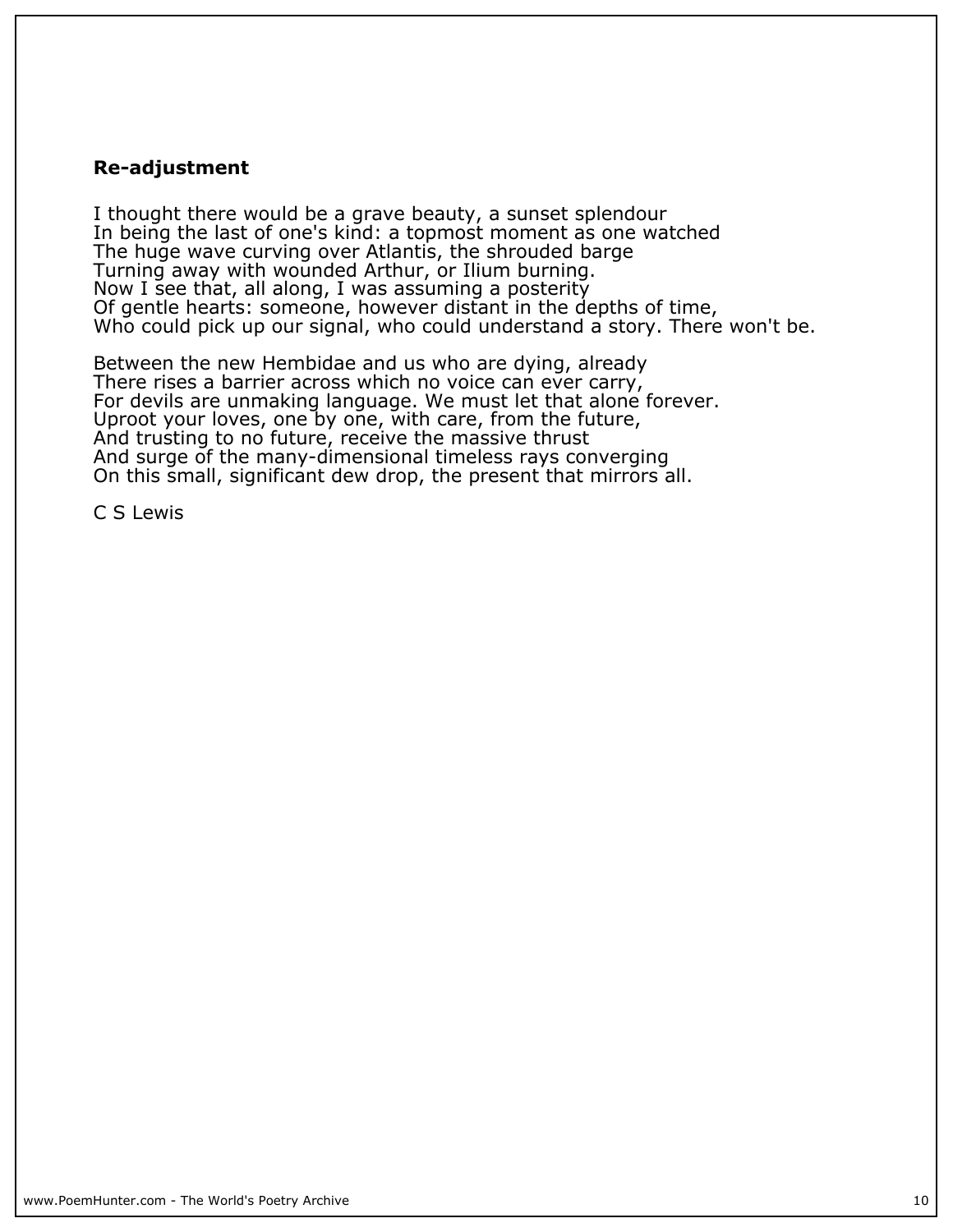#### **Science-fiction Cradlesong**

**By and by Man will try To get out into the sky,** Sailing far beyond the air **From Down and Here to Up and There. Stars and sky, sky and stars** Make us feel the prison bars.

**Suppose it done. Now we ride Closed in steel, up there, outside Through our port-holes see the vast Heaven-scape go rushing past. Shall we? All that meets the eye Is sky and stars, stars and sky.**

**Points of light with black between Hang like a painted scene Motionless, no nearer there Than on Earth, everywhere Equidistant from our ship. Heaven has given us the slip.**

**Hush, be still. Outer space Is a concept, not a place. Try no more. Where we are Never can be sky or star. From prison, in a prison, we fly; There's no way into the sky.**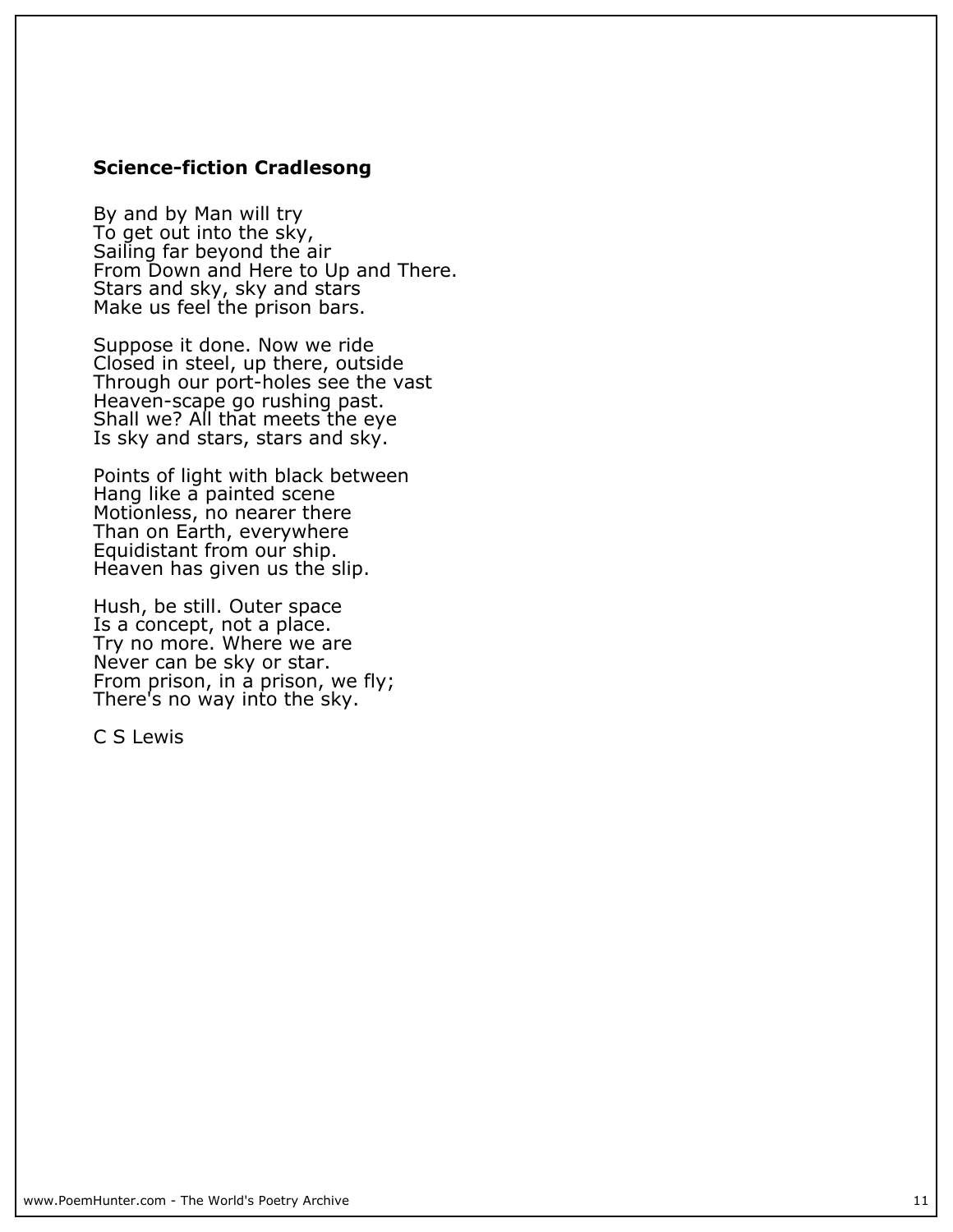# **The Condemned**

**There is a wildness still in England that will not feed In cages; it shrinks away from the touch of the trainer's hand, Easy to kill, not easy to tame. It will never breed In a zoo for the public pleasure. It will not be planned.**

**Do not blame us too much if we that are hedgerow folk Cannot swell the rejoicings at this new world you make - We, hedge-hogged as Johnson or Borrow, strange to the yoke As Landor, surly as Cobbett (that badger), birdlike as Blake.**

**A new scent troubles the air -- to you, friendly perhaps** But we with animal wisdom have understood that smell. **To all our kind its message is Guns, Ferrets, and Traps, And a Ministry gassing the little holes in which we dwell.**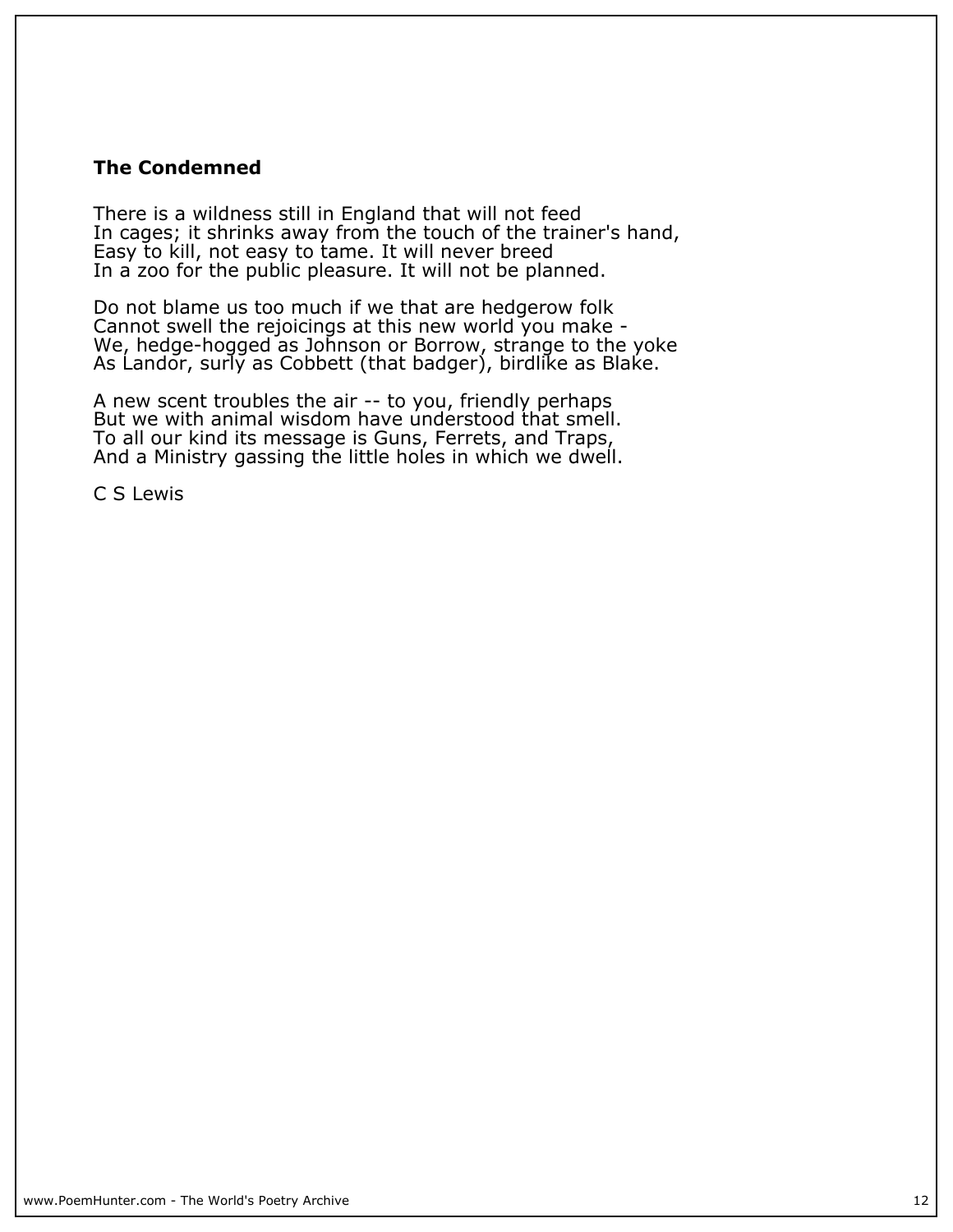#### **The Country of the Blind**

**Hard light bathed them-a whole nation of eyeless men, Dark bipeds not aware how they were maimed. A long Process, clearly, a slow curse, Drained through centuries, left them thus. At some transitional stage, then, a luckless few,**

**No doubt, must have had eyes after the up-to-date, Normal type had achieved snug Darkness, safe from the guns of heavn;**

**Whose blind mouths would abuse words that belonged to their Great-grandsires, unabashed, talking of light in some Eunuch'd, etiolated, Fungoid sense, as a symbol of**

**Abstract thoughts. If a man, one that had eyes, a poor Misfit, spoke of the grey dawn or the stars or green- Sloped sea waves, or admired how Warm tints change in a lady's cheek,**

**None complained he had used words from an alien tongue, None question'd. It was worse. All would agree 'Of course,' Came their answer. "We've all felt Just like that." They were wrong. And he**

**Knew too much to be clear, could not explain. The words -- Sold, raped flung to the dogs -- now could avail no more; Hence silence. But the mouldwarps, With glib confidence, easily**

**Showed how tricks of the phrase, sheer metaphors could set Fools concocting a myth, taking the worlds for things. Do you think this a far-fetched Picture? Go then about among**

**Men now famous; attempt speech on the truths that once, Opaque, carved in divine forms, irremovable, Dear but dear as a mountain- Mass, stood plain to the inward eye.**